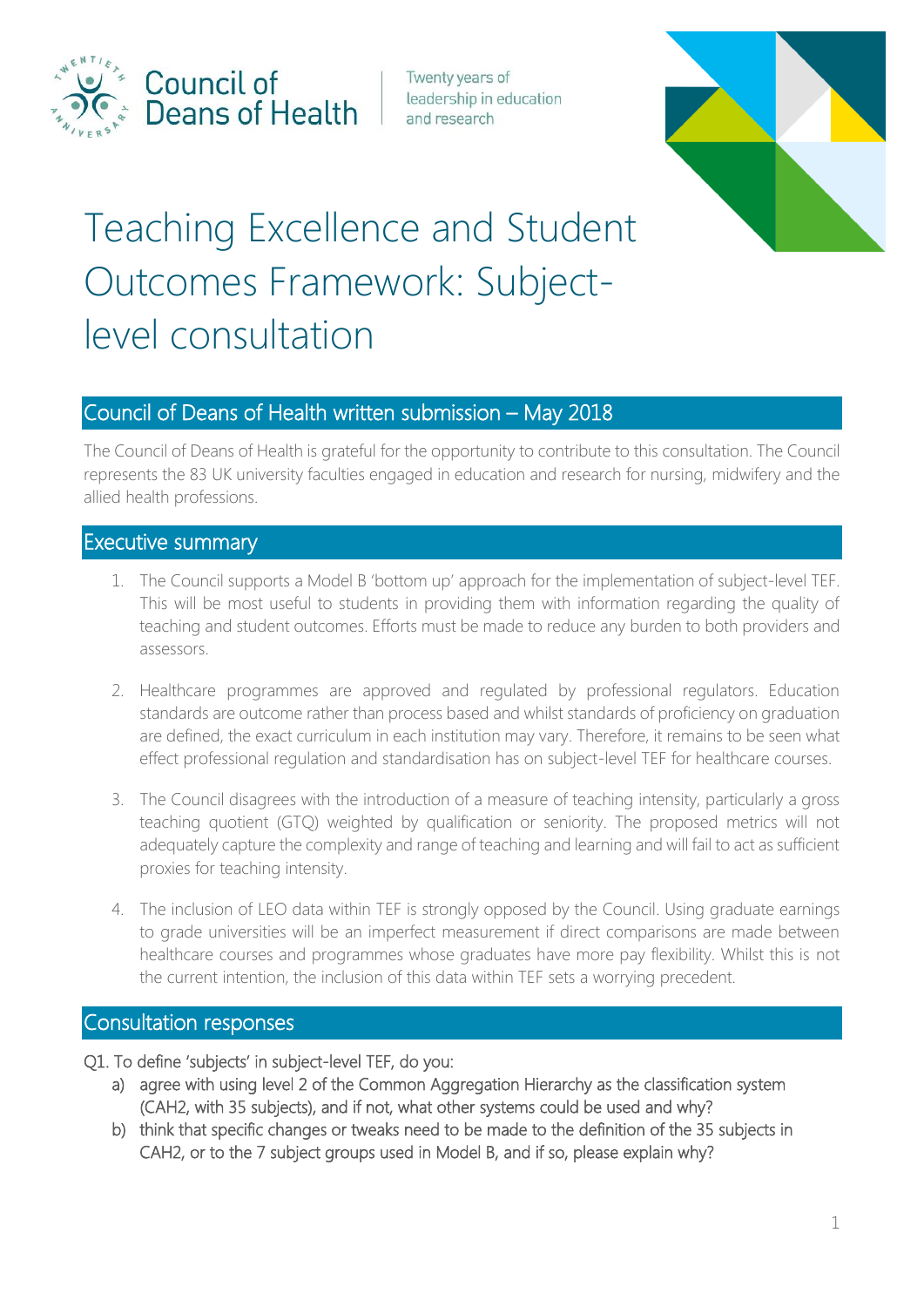The Council is supportive of the use of subject groupings based on CAH2 within subject-level TEF.

However, the 'Nursing' subject should be renamed 'Nursing and midwifery' to better reflect the scope of degree options that this category encompasses and thereby provide better information for students.

The subject 'Health and social care' should be included within the subject grouping 'Medical and health sciences'. It currently sits within the subject grouping 'Social sciences', which includes architecture and politics. This change would better reflect that this subject is more closely aligned with subjects in the health and medical sectors, as well as the trend towards better integration of health and social care in practice.

If Model B were to be adopted and the seven subject groupings used, they would provide adequate differentiation between broadly aligned subjects and still offer students useful information. We welcome the flexibility that providers will have in being able to move one subject out of a subject grouping.

## Q2. Do you agree that we should have a longer duration and re-application period in subject-level TEF?

The Council prefers the option of an award duration of 6 years with a minimum reapplication period of 4 years. However, greater flexibility with regards to re-application periods would be welcome as this would increase the utility of the information available to students.

An annual reassessment at provider and subject-level may not be realistic and the viability of this approach should be considered in any changes to the duration and reapplication periods. Regulation should be risk and outcome based and low risk providers should not be subject to repeated regular assessment.

#### Q3. Should subject-level TEF retain the existing key elements of the provider-level framework (including the 10 TEF criteria, the same suite of metrics, benchmarking, submissions, an independent panel assessment process and the rating system)?

Yes.

Q4. For the design of the subject-level TEF, should the Government adopt:

- A 'by exception' approach (i.e. a form of Model A), or
- A 'bottom up' approach (i.e. a form of Model B), or
- An alternative approach (please specify)?

The Council supports the adoption of Model B for subject-level TEF. This would be of most use to students in providing them with information regarding the quality of teaching and student outcomes. Efforts must be made to reduce the burden to both providers and assessors via this approach.

If Model A were to be introduced, it is essential that providers should be able to submit subject-level written submissions for those subjects viewed as exceptional compared to the initial hypothesis.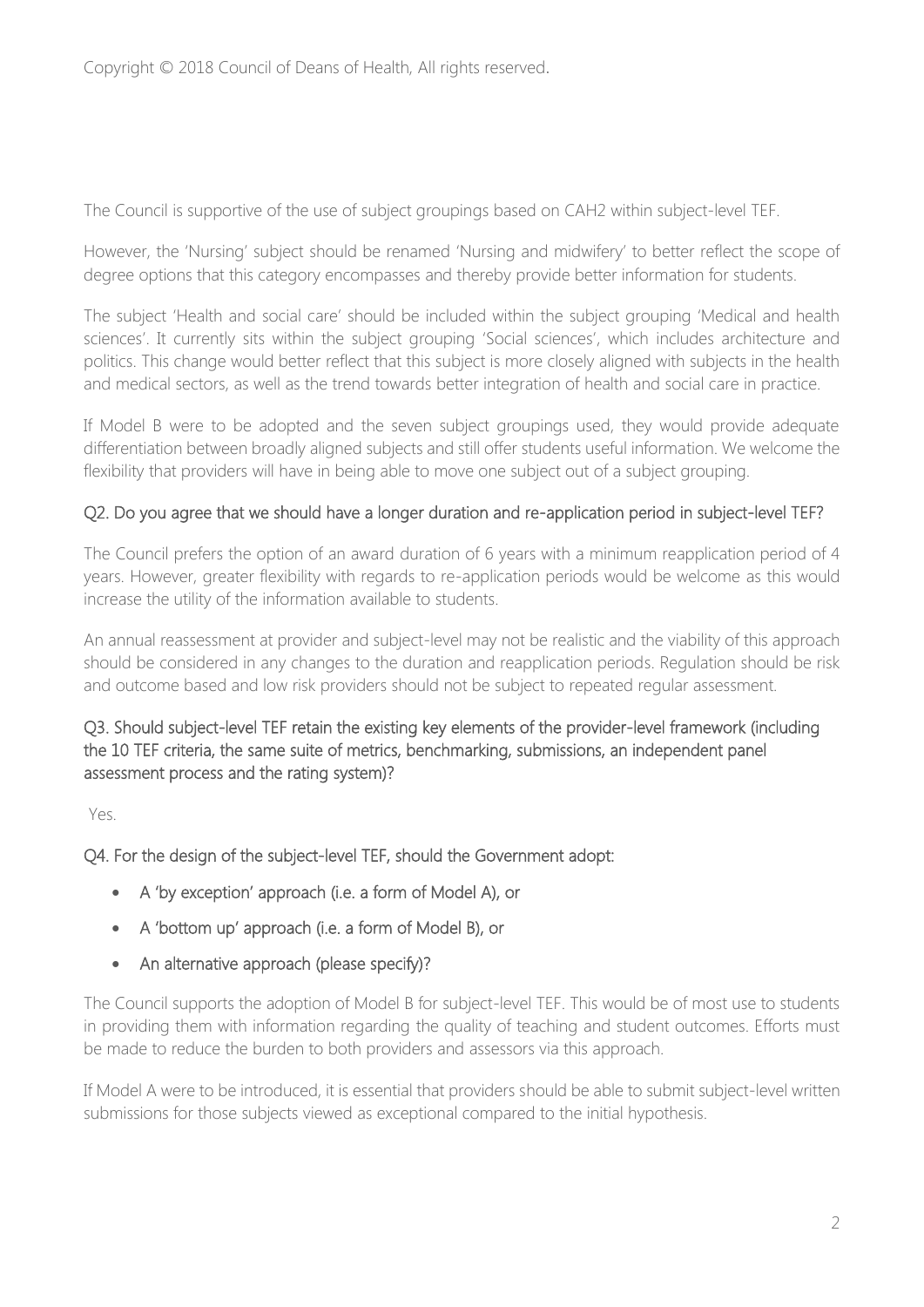## Q5. Under Model A, do you agree with the proposed approach for identifying subjects that will be assessed, which would constitute:

## a) the initial hypothesis rule for generating exceptions from the metrics?

Yes. It is important that subjects with both very high and very low absolute values be included in the calculation of an initial hypothesis.

## b) allowing providers to select a small number of additional subjects?

Yes. Providers should be able to select a small number of additional subjects of their choosing. This will allow greater scrutiny of particular subjects where contextual factors may require a more in-depth review by assessors. This would also add to the holistic approach of subject-level TEF.

## Q6. In Model A, should the subject ratings influence the provider rating?

No. Model A is based on a 'by exception' model, which is predicated on provider-level metrics, which are used to create an initial hypothesis. The addition of a feedback loop where subject-level ratings affect the provider-level rating questions the validity of the model. Model B would be a more appropriate approach for subjects to inform provider-level ratings.

## Q7. In Model B, do you agree with the method for how the subject ratings inform the provider-level rating?

The Council supports the use of a subject-based initial hypothesis. This will be a transparent process. The effect of individual subject ratings on this hypothesis should be proportionately weighted by student headcount.

However, it is not proportionate to create a bronze initial hypothesis if just 33% of students receive bronze provision. The subject based initial hypothesis should be linked to the initial rating for most students.

## Q8. Do you agree that grade inflation should only apply in the provider-level metrics?

If a grade inflation metric were to be introduced, this should not be applied at subject-level as institutional factors may play a role in determining grades at subject-level.

## Q9. What are your views on how we are approaching potential differences in the distribution of subject ratings?

As indicated in this consultation's technical document, there will be subjects which cluster around particular data points, either at high or low absolute values. This is a product of the metrics used and the circumstances related to some subjects.

A natural variation in the distribution of values should be employed rather than a forced attempt at a uniform distribution. The same thresholds should be used at both provider and subject-level.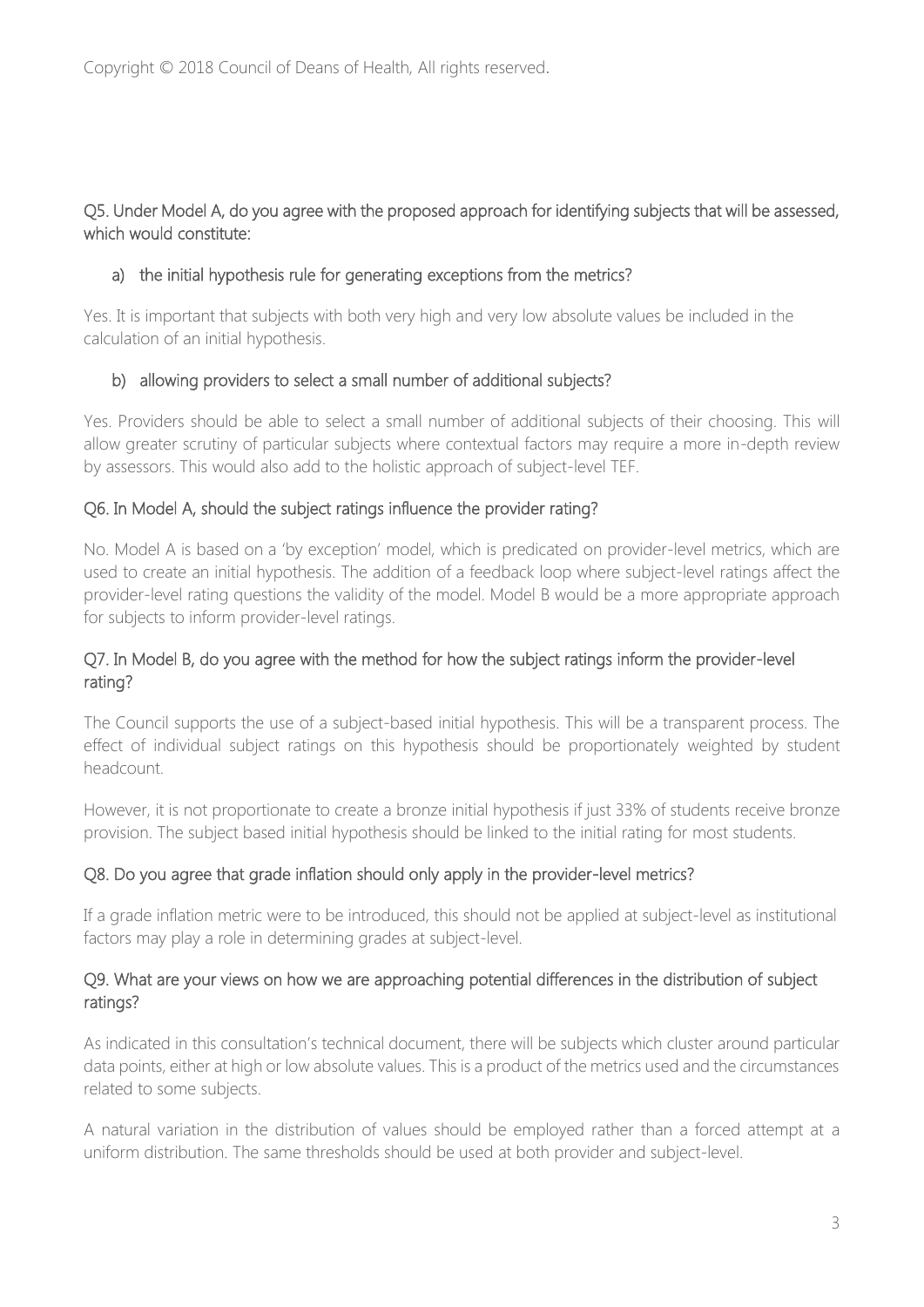The alternative would be potentially unequitable, especially if there were small sample sizes. It would question the utility of absolute values at provider-level and likely misinform students by creating very low thresholds, which are very high in other subjects and at provider level. Such an unnatural effect would be particularly pronounced for subjects such as nursing.

Healthcare programmes are approved and regulated by professional regulators. Education standards are outcome rather than process based and whilst standards of proficiency on graduation are defined, the exact curriculum in each institution may vary. Therefore, it remains to be seen what effect professional regulation and standardisation has on subject-level TEF for healthcare courses.

#### Q10. To address the issue of non-reportable metrics:

- a) Do you agree with the proposed approach?
- b) When assessment occurs, do you prefer that assessors:
	- Rely on group metrics alongside any reportable subject-level metrics?
	- Rely on provider metrics alongside any reportable subject-level metrics?
	- Follow an alternative approach (please specify)?

The Council is concerned by the number of providers who have non-reportable metrics at subject-level. 24 providers do not have core reportable metrics for the subject of nursing. 69 providers do not have this information for subjects allied to medicine. It is crucial for both universities and students that TEF can provide accurate information about teaching quality and outcomes. This is questionable with such high numbers of providers with unreportable core metrics.

We broadly support the proposed approach, particularly the choice given to providers in taking forward subject-level assessment if only 2 metrics are available. It will be more beneficial for students to rely on group rather than provider-level metrics alongside any reportable metrics in this scenario, as there is likely to be greater commonality within a group rather than within a provider.

If a subject has 1 or less data sources available then there will not be enough information to allow a subjectlevel rating to be created. Therefore, students should be referred to the group-level rating.

The threshold for assessment should be based on the number of metrics available and not the student cohort size.

## Q11. Do you:

- a) Agree that QAA Subject Benchmark Statements and PSRB accreditation or recognition should remain as a voluntary declaration, and if not, why?
- b) Think that there are any subjects where mandatory declaration should apply?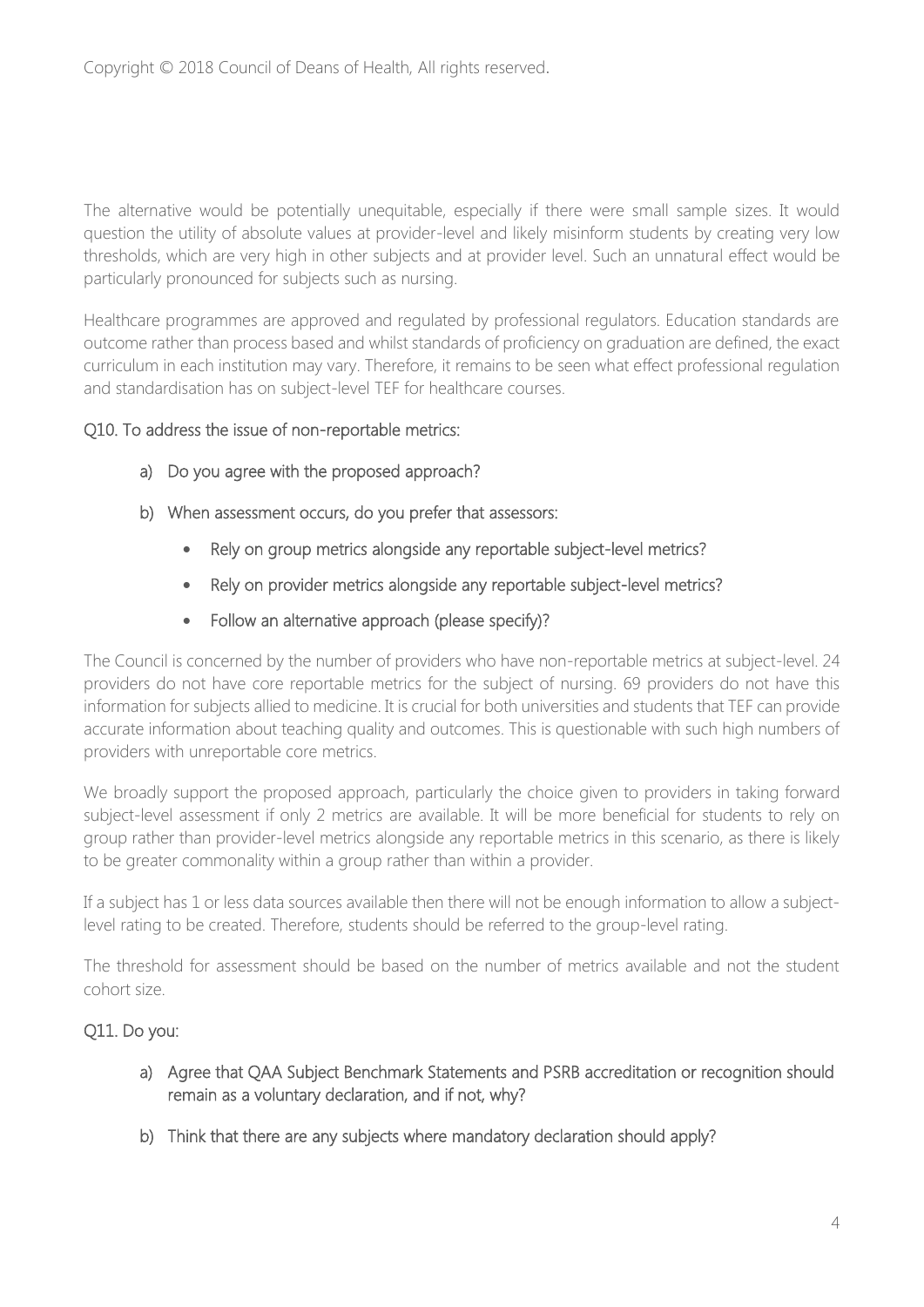Healthcare education is regulated and approved by professional regulators such as the Nursing and Midwifery Council (NMC) and the Health and Care Professions Council (HCPC). Providers are not permitted to offer these courses without that approval. It is therefore not necessary for recognition by regulatory bodies to be mandatory for healthcare subjects within TEF.

QAA subject benchmark statements are not up to date compared to standards provided by professional regulators. For example, the NMC updated its education standards for nursing programmes this year. The QAA subject benchmark statement for nursing has not been updated since 2009 in Scotland and 2001 in the rest of the UK. There is also uncertainty as to whether QAA will continue to provide subject benchmark statements for healthcare subjects. This means that declarations regarding subject benchmark statements should remain voluntary.

#### Q12. Do you agree with our approach to capturing interdisciplinary provision (in particular, joint and multi-subject combined courses)?

Neither agree nor disagree.

#### Q13. On balance, are you in favour of introducing a measure of teaching intensity in the TEF, and what might be the positive impacts or unintended consequences of implementing a measure of teaching intensity?

No. We do not believe that the proposed metrics will adequately capture the complexity and range of teaching and learning and will fail to act as sufficient proxies for teaching intensity.

## Q14. What forms of contact and learning (e.g. lectures, seminars, work based learning) should and should not be included in a measure of teaching intensity?

If a measurement of teaching intensity were to be introduced, it must consider learning in both university and healthcare practice settings, given that healthcare regulation means this can include up to 50% of learning. Whilst not all practical education takes places outside universities, the full range of healthcare scenarios must be included in any assessment. There should also be flexibility to include hours spent on field visits and online activities.

#### Q15. What method(s)/option(s) do you think are best to measure teaching intensity? Please state if there are any options that you strongly oppose and suggest any alternative options.

The Council strongly opposes the introduction of a gross teaching quotient (GTQ) weighted by qualification or seniority. This is not a useful proxy for teaching quality and devalues the contributions of early career academics to innovation in teaching and learning.

If a GTQ measurement were to be introduced, there is also a need to ensure that university and healthcare practice settings are treated equally. According to new NMC education standards, to be implemented across the UK by 2020, any registered healthcare professional may be a practice supervisor. In practice settings, registration rather than hierarchy demarcates ability to support education. This will be problematic for any metric based on the seniority of educators.